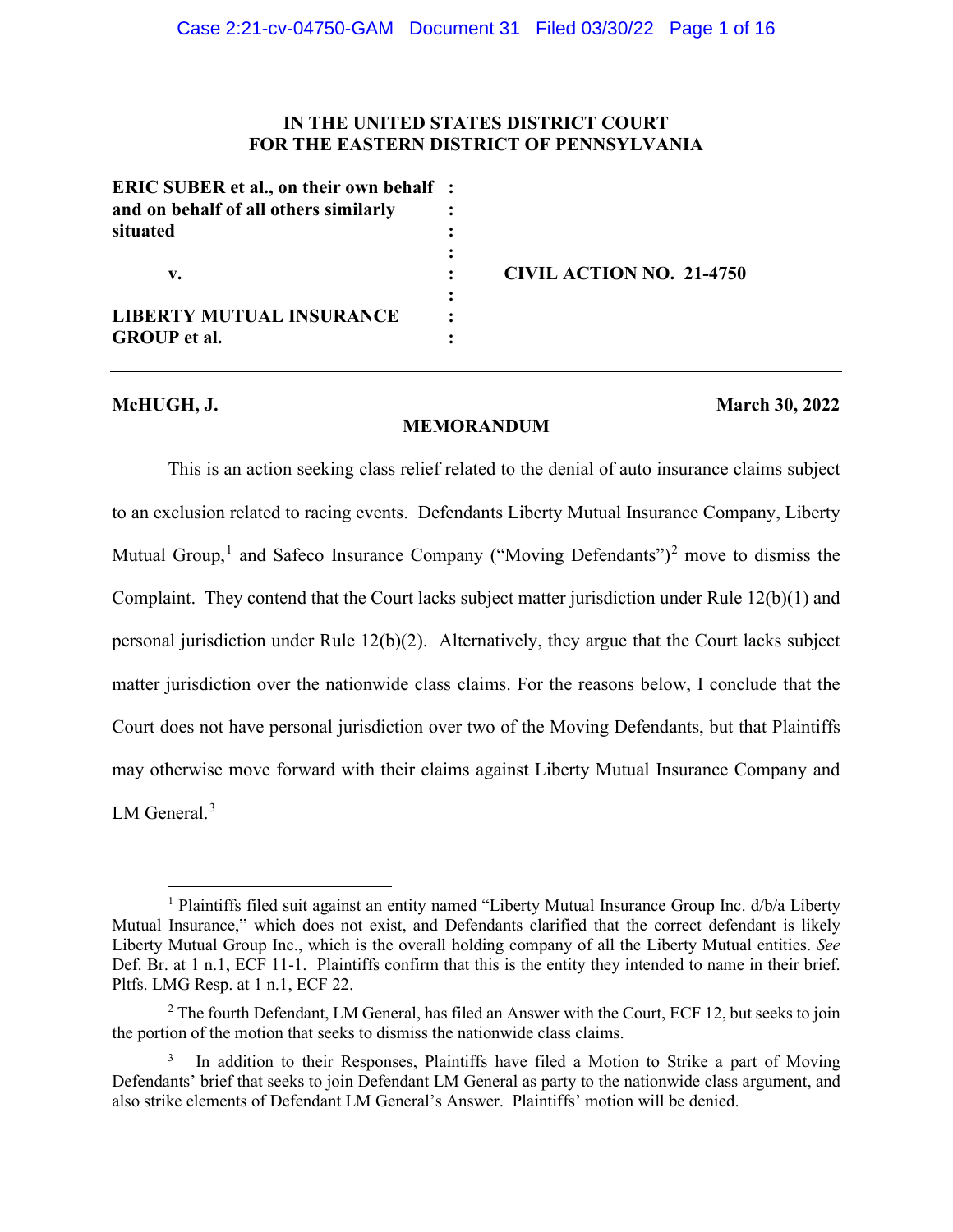### **I. Background**

Plaintiffs Eric Suber and Mary Lynne Forrey-Suber filed a complaint seeking individual and class relief after their auto insurance claims were denied for an accident involving Mr. Suber's 2021 Porsche 718. LM General Insurance Company ("LM General") concedes that it issued the auto insurance policy in question. Answer ¶ 18, ECF 12. According to letters submitted with the Complaint from agents of LM General and its parent company, Liberty Mutual Insurance Company ("LMIC"), coverage was denied because the accident was subject to an exclusion for losses that occur when the vehicle is being used for "a. competing in; or b. practicing or preparing for any organized racing, speed, demolition, stunt or performance contest or related activity whether or not for pay." Compl. Ex. E, ECF 1-5; Ex. G, ECF 1-7. Plaintiffs contend that participation in certain programs where individuals receive some classroom instruction and then are permitted to drive at high speeds on closed racetracks, which Plaintiffs define as "High-Performance Driving Education" courses, should not be subject to this exclusion because it is not a racing contest nor is it practice for a racing contest. Compl. ¶¶ 2-6. On the basis of this denial, Plaintiffs bring a class action alleging an illegal scheme to systematically deny otherwise eligible claims from accidents arising at High-Performance Driving Education courses. Compl. ¶¶ 6-9. Plaintiffs allege a breach of contract claim (Count I), violations of the Pennsylvania UTPCPL and other state consumer protection statutes (Count II), assert a bad faith claim (Count III), and seek a declaratory judgment as to the scope of the exclusion (Count IV).

In addition to filing suit against carrier LM General, the Subers have also filed suit against the parent company LMIC; the holding company which owns LMIC, Liberty Mutual Group Inc. ("LMG"); and a sister insurance company, also owned under the LMG/LMIC umbrella, Safeco Insurance Company of America ("Safeco"). These three Defendants all joined the Motion to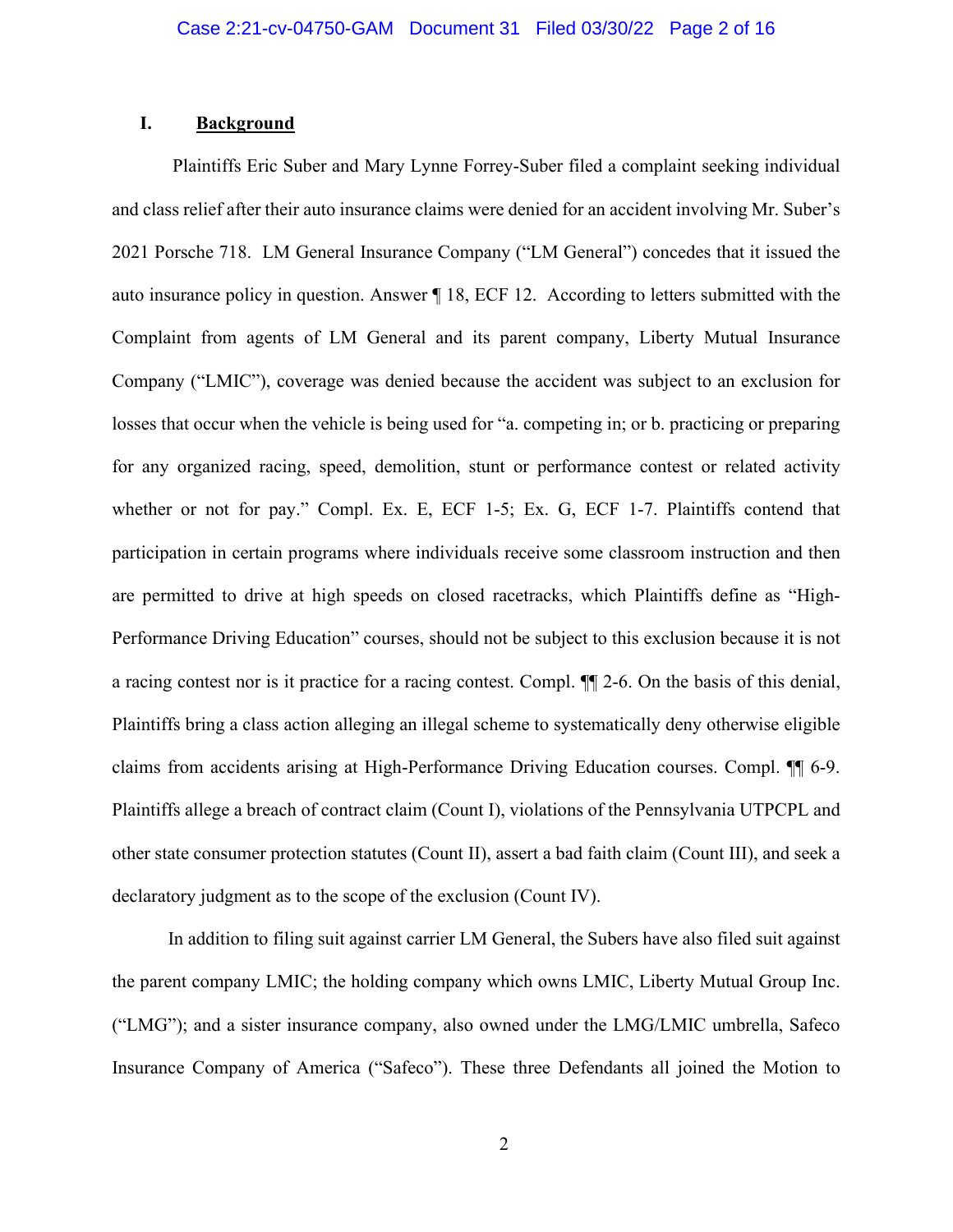### Case 2:21-cv-04750-GAM Document 31 Filed 03/30/22 Page 3 of 16

Dismiss. Regarding subject matter jurisdiction, Moving Defendants argue that Plaintiff is unable to establish causation because they did not issue the relevant policy and as a matter of law cannot be held liable for policy-related injuries. Def. Br. at 4-8, ECF 11-1. They also argue that Pennsylvania Plaintiffs lack standing to bring claims on behalf of a nationwide class. *Id*. at 8-10. Finally, they argue that the Court lacks personal jurisdiction over the Moving Defendants because they are foreign corporations that are not subject to the Court's general or specific jurisdiction because they are not "at home" here and because Plaintiffs' claims do not arise out of Defendants' contacts with Pennsylvania. *Id*. at 10-14.

Plaintiffs filed responses to the motion, where they point to various correspondence as well as a website to suggest that the individual Moving Defendants had some involvement with the denial of their claims such that dismissal would be inappropriate. Pltfs. LMIC Resp., ECF 20; Pltfs. Safeco Resp., ECF 21; Pltfs. LMG Resp., ECF 22.<sup>4</sup> With respect to the nationwide class issue, Plaintiffs argue that it would be inappropriate to make a class standing determination prior to a class certification motion. Pltfs. LMIC Resp. at 13-16; Pltfs. Safeco Resp. at 12-15; Pltfs. LMG Resp. at 11-14.

### **II. Legal Standards**

A challenge to subject matter jurisdiction under Rule  $12(b)(1)$  may be either a facial or a factual attack. A facial challenge contests "subject matter jurisdiction without disputing the facts alleged in the complaint, and it requires the court to consider the allegations of the complaint as true." *Davis v. Wells Fargo*, 824 F.3d 333, 346 (3d Cir. 2016) (cleaned up). Where "a factual challenge, attacks the factual allegations underlying the complaint's assertion of jurisdiction, either

<sup>&</sup>lt;sup>4</sup> Besides the differing factual allegations specific to the individual Defendants contained in each response, Plaintiffs' legal arguments are identical among the three separate filings.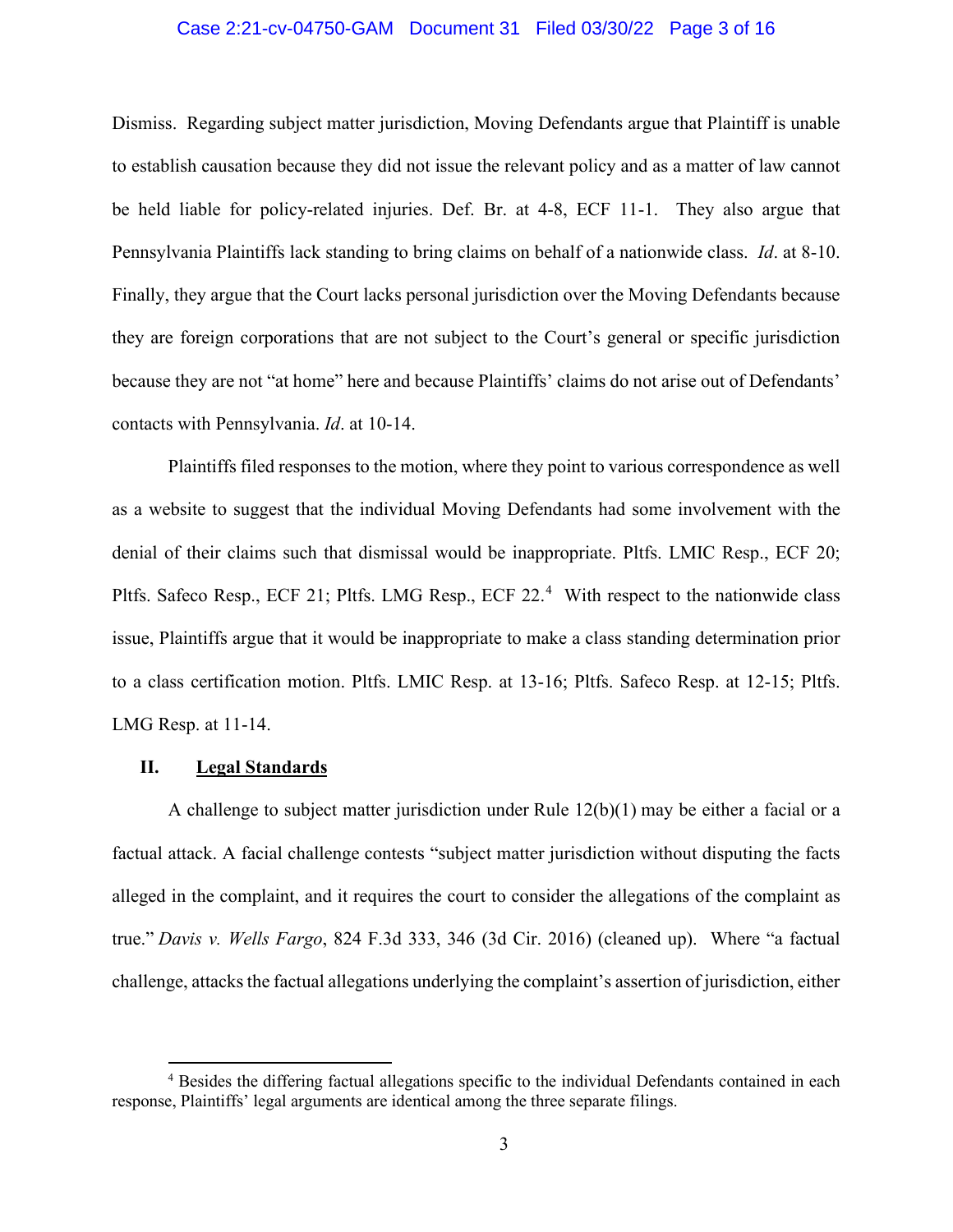#### Case 2:21-cv-04750-GAM Document 31 Filed 03/30/22 Page 4 of 16

through the filing of an answer or "otherwise present[ing] competing facts." *Id.* (quoting *Constitution Party of Pa. v. Aichele*, 757 F.3d 347, 358 (3d Cir. 2014)). The nature of a factual challenge allows "a court [to] weigh and consider evidence outside the pleadings." *Constitution Party of Pa.*, 757 F.3d at 358 (cleaned up). When a factual challenge is made, "the plaintiff will have the burden of proof that jurisdiction does in fact exist," and the court "is free to weigh the evidence and satisfy itself as to the existence of its power to hear the case." *Mortensen v. First Fed. Sav. & Loan Ass'n*, 549 F.2d 884, 891 (3d Cir. 1977). "[N]o presumptive truthfulness attaches to [the] plaintiff's allegations" in a factual challenge. *Id*.

When a defendant has raised a challenge to personal jurisdiction pursuant to Rule 12(b)(2), the burden shifts to the plaintiff to establish the court's jurisdiction over that defendant. *Miller Yacht Sales, Inc. v. Smith*, 384 F.3d 93, 97 (3d Cir. 2004). Because I am not holding an evidentiary hearing, Plaintiff need only establish a *prima facie* prima facie case of personal jurisdiction. *O'Connor v. Sandy Lane Hotel Co.,* 496 F.3d 312, 316 (3d Cir. 2007). To meet that standard, Plaintiff must demonstrate "with reasonable particularity sufficient contacts between the defendant and the forum state," *Mellon Bank (E.) PSFS, Nat. Ass'n v. Farino,* 960 F.2d 1217, 1223 (3d Cir. 1992), with the Court "required to accept the plaintiff's allegations as true, and … to construe disputed facts in favor of the plaintiff." *Toys "R" Us, Inc. v. Step Two, S.A.,* 318 F.3d 446, 457 (3d Cir. 2003).

## **III. Discussion**

## A. Defendants' Causation Arguments Are Improperly Raised Under Rule 12(b)(1)

Moving Defendants, none of which directly issued Plaintiffs' policy, argue that because they are not the issuing carriers for Plaintiffs' policy, they could not have caused Plaintiffs' injuries with the result that the Plaintiff lack standing to sue them for the denial of coverage. This argument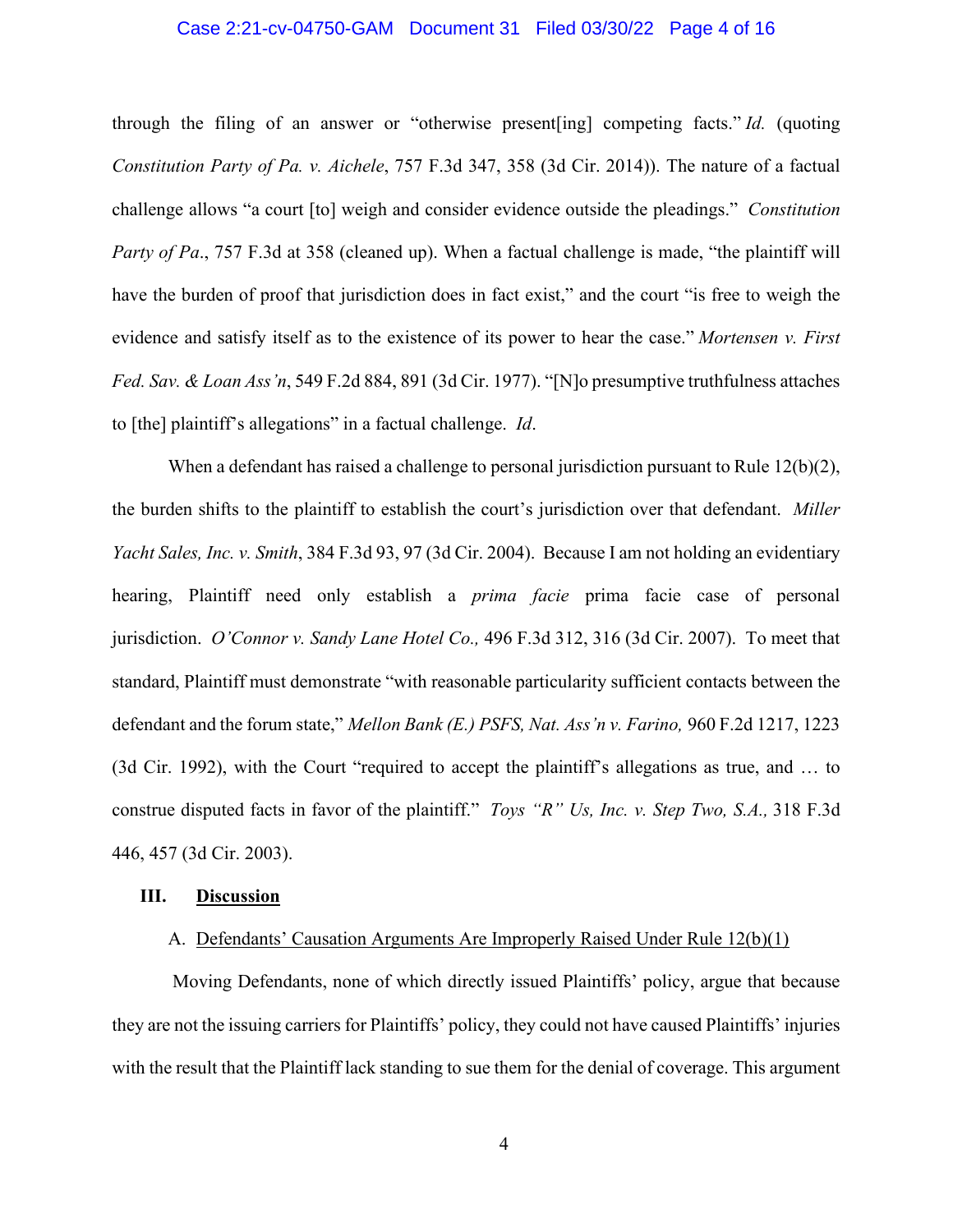#### Case 2:21-cv-04750-GAM Document 31 Filed 03/30/22 Page 5 of 16

suffers from a conceptual flaw. "An analysis of standing generally focuses on whether the *plaintiff is the right party* to bring particular claims, not on whether the plaintiff *has sued the right party*. The latter question goes not to standing and jurisdiction but to the merits of the claims themselves." *Davis v. Wells Fargo*, 824 F.3d 333, 338 (3d Cir. 2016) (emphasis in original). In *Davis*, the Third Circuit reversed a district court that granted a motion to dismiss for lack of subject matter jurisdiction where the contention was that the plaintiff improperly sued the parent company of plaintiff's subsidiary insurance carrier. *Id.* at 346. The Court of Appeals observed that the real gist of the motion to dismiss centered on a merits question: whether the plaintiff's "claims against [parent defendant] are actually without merit because [parent defendant] has done nothing wrong." *Id.* at 349. It concluded that to address the argument as a jurisdictional question improperly "raises" both the factual and legal burden on the plaintiff." *Id.* Such a motion is properly brought pursuant to Rule 12(b)(6) for failure to state a claim, which Defendants have not done here. For purposes of Rule 12(b)(1), Plaintiffs have alleged injury, causation, and remedy in that they were denied coverage, they were monetarily injured by that denial, and damages would constitute a remedy. Defendants' factual submissions regarding the Defendants' corporate structure and identity have no bearing on whether Plaintiffs have a right to bring an action related to the denial of their insurance claims. Ex. A, ECF 11-3; Ex. B, ECF 11-4. Therefore, both Defendants' facial and factual challenges to the Court's subject matter jurisdiction fail.

#### B. Personal Jurisdiction over the Individual Defendants

Defendants argue that the Court lacks both general and specific personal jurisdiction. Plaintiffs effectively concede Defendants' arguments as to general jurisdiction but argue that specific jurisdiction exists. To establish specific jurisdiction, a defendant must have "certain minimum contacts … such that the maintenance of the suit does not offend traditional notions of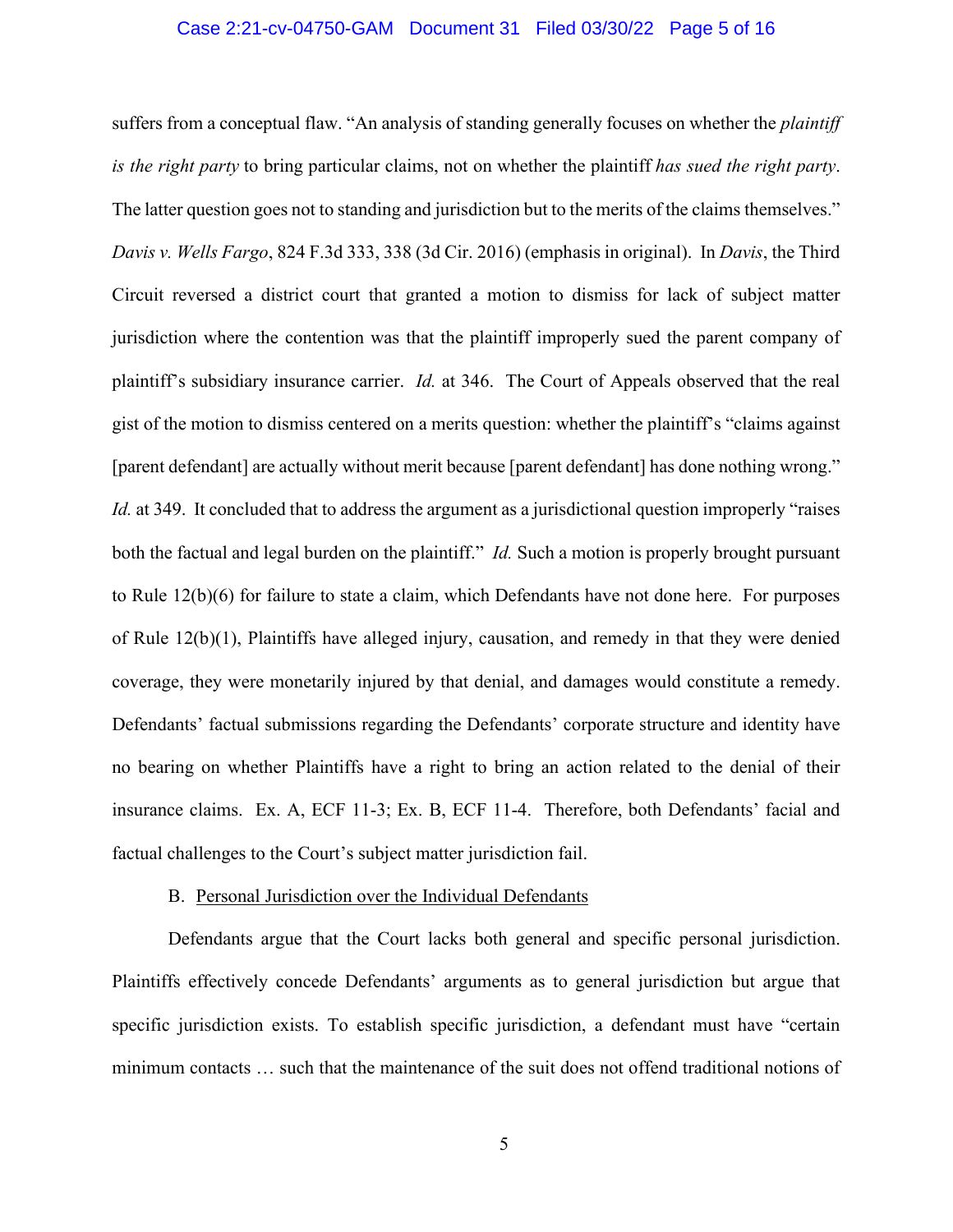#### Case 2:21-cv-04750-GAM Document 31 Filed 03/30/22 Page 6 of 16

fair play and substantial justice." *International Shoe Co. v. Washington,* 326 U.S. 310, 316 (1945). This Circuit has distilled *International Shoe*'s standard, as later narrowed by other Supreme Court decisions, into a three-part test: "First, the defendant must have purposefully directed its activities at the forum. Second, the litigation must arise out of or relate to at least one of those activities. And third, … the exercise of jurisdiction [must] comport with fair play and substantial justice." *Sandy Lane Hotel Co.,* 496 F.3d at 317. As the Supreme Court has emphasized, the second part of that test requires "a connection between the forum and the specific claims at issue." *Bristol-Myers Squibb Co. v. Super. Ct. of California, San Francisco County*, 137 S. Ct. 1773, 1781 (2017). The relevant issue here is whether any alleged conduct that Moving Defendants directed at Pennsylvania is connected to Plaintiffs' specific claims.

## *1. The Legal Relevance of the Insurance Carrier*

Although the Complaint itself manages an artfully pleaded silence as to the actual carrier of the insurance policy at issue, the documents attached to and relied on by the Complaint unequivocally identify LM General as the carrier and underwriter of Plaintiffs' insurance policy.<sup>5</sup> The Policy Declarations page submitted by Plaintiffs states that "LibertyGuard Auto Policy Declarations provided and underwritten by LM General Insurance Company, Boston, MA." Compl. Ex. A, Policy Declarations at 4 of 4, ECF 1-1. The policy defines the term "we" in the policy to mean "the company *providing* this insurance." Compl. Ex. A, Policy at 1 of 17 (emphasis added). The Endorsement for the 2021 Porsche 718 added to the policy contains a functionally identical statement that identifies LM General as the provider and underwriter of the declarations. Compl. Ex. B, Endorsement at 5, ECF 1-2. The letter from the Liberty Mutual claims department,

<sup>&</sup>lt;sup>5</sup> While Defendants' affiant avers this fact, for the arguments regarding personal jurisdiction my review is limited to Plaintiffs' Complaint and its underlying documentation, construing all inferences in favor of the Plaintiffs, to see if Plaintiffs have made out a *prima facie* case for personal jurisdiction.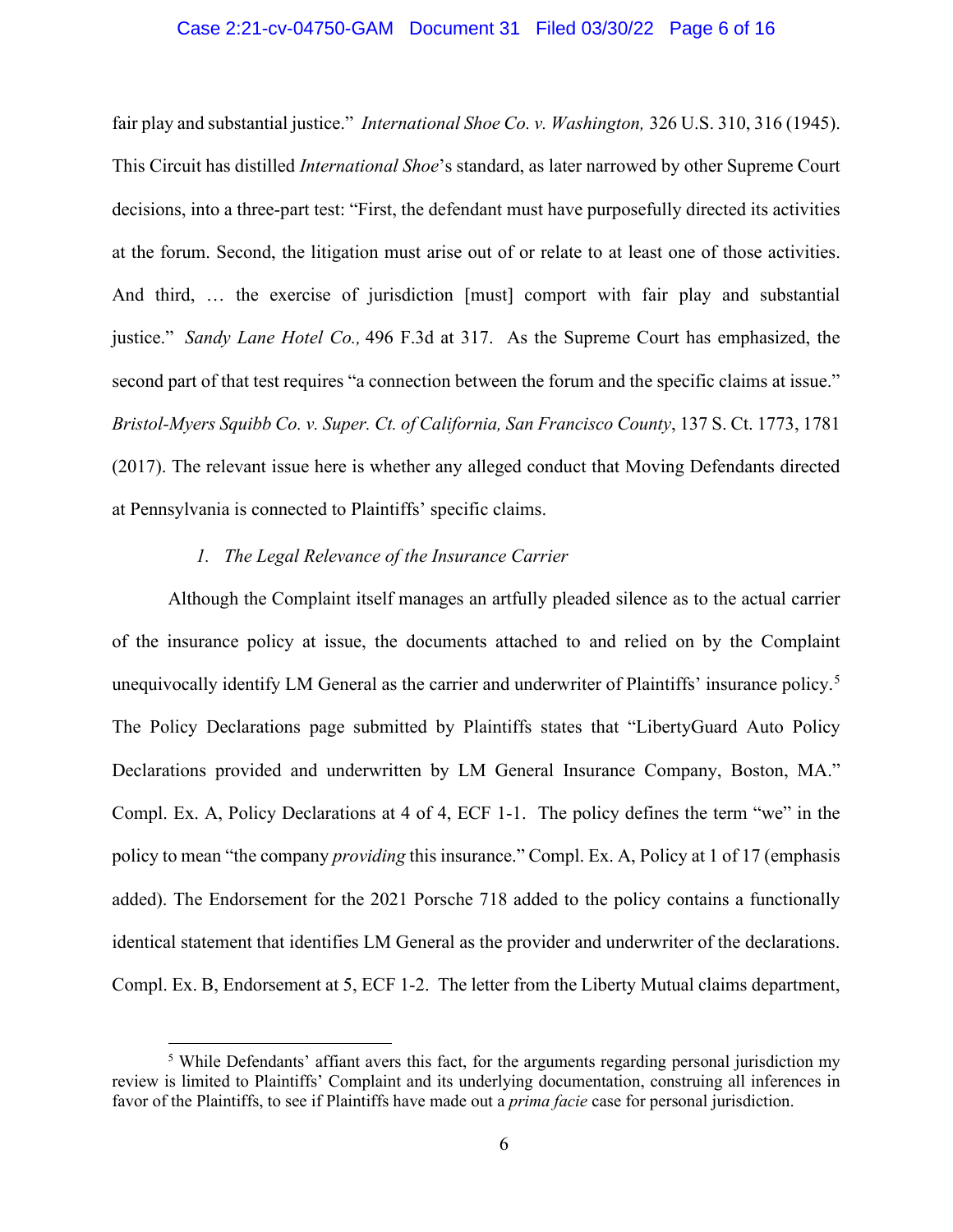#### Case 2:21-cv-04750-GAM Document 31 Filed 03/30/22 Page 7 of 16

which provided the initial denial of Plaintiffs' claim, also identifies the "Underwriting Company" as "LM General Insurance Company." Compl. Ex. E, Denial Letter at 1, ECF 1-5. And finally, the letter denying renewal of the policy includes a sender block in the upper left corner of the page indicating that it was sent by "LM General Insurance Company." Compl. Ex. F, Non-Renewal Notice at 1, ECF 1-6. LM General in its Answer concedes as much. Answer 18, ECF 12.

The documents that Plaintiffs attach to the Complaint include various references to the Moving Defendants that form the basis for Plaintiffs' allegations that the Moving Defendants bear some liability for the denial of their coverage, and these allegations will be addressed below. But the references identified by the Plaintiffs do not plausibly or reasonably give rise to any inference, as expressly contended in Plaintiffs' three briefs, that the Subers could or would have believed that the Moving Defendants provided their insurance coverage. Pltfs. LMIC Resp. at 2-4; Pltfs. Safeco Resp. at 3; Pltfs. LMG Resp. at 2-3.

At its core, though couched in terms of jurisdiction, Defendants' motion advances the argument that where "Plaintiffs' claims revolve around the terms of their policy and the coverage they were allegedly denied," only the carrier can be held liable as the but-for cause of Plaintiffs' injuries. Defs. Br. at 7, ECF 11-1. While it is a reasonable presumption that an insurer will bear primary responsibility for injuries that derive from decisions to deny claims based on policy exclusions, it is not clear to me from current law that a *per se* rule exists—or should exist—to shield entities related to the issuing insurer from liability, without regard to their possible involvement in a decision to issue a denial of coverage. I am particularly reluctant to endorse a *per se* rule in the context of a parent-subsidiary relationship where a parent company may have financial incentives to orchestrate the actions of subsidiaries directly involved in administering the policy. And any analysis is obviously complicated by the modern disaggregation of business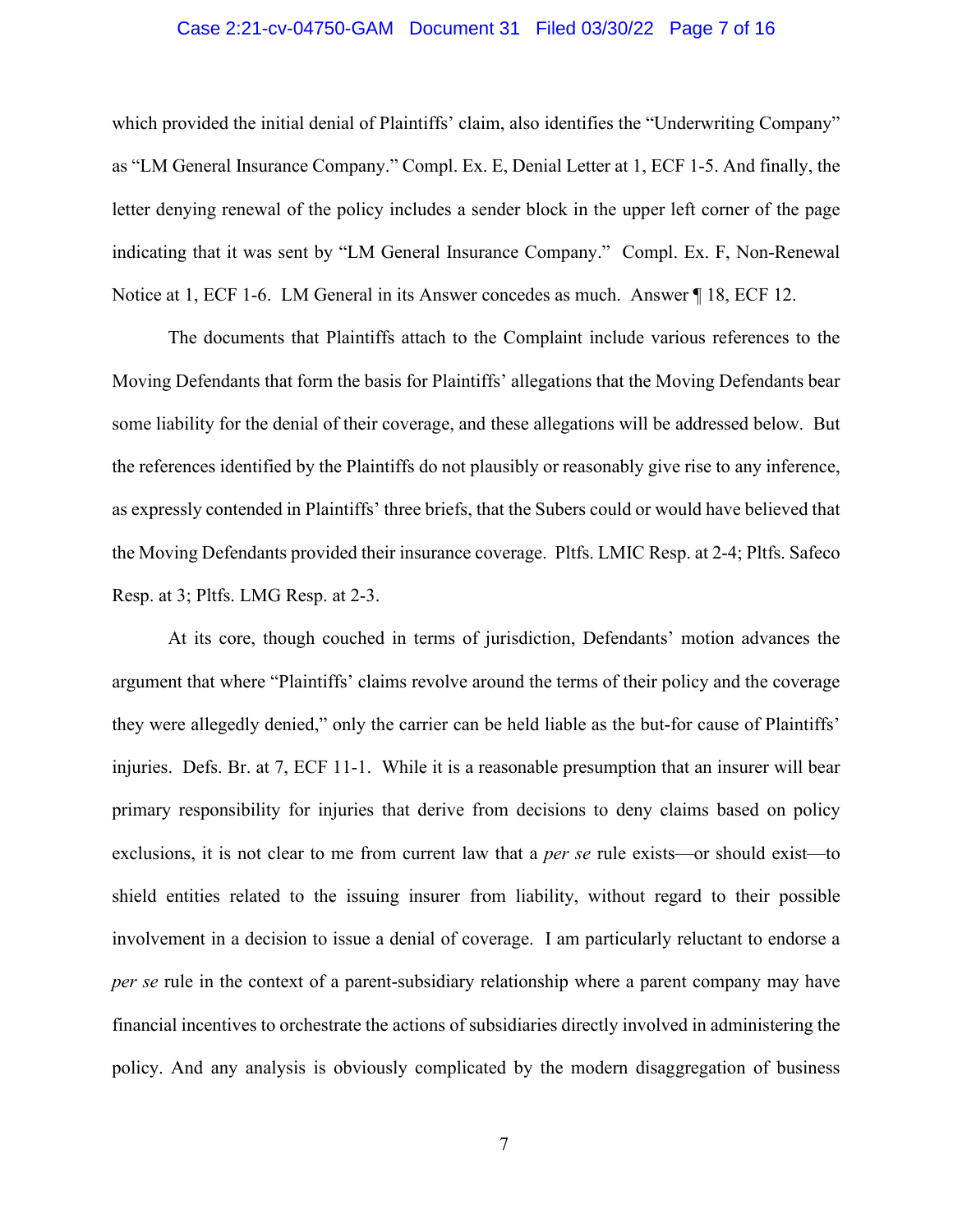### Case 2:21-cv-04750-GAM Document 31 Filed 03/30/22 Page 8 of 16

functions into multiple legal entities with complicated and overlapping agents and agency relations. In their briefs, the parties cite a plethora of cases that largely turn on the underlying factual allegations and do not represent binding precedent. Defs. Br. at 6-7, 6 n.1; Pltfs. Safeco Resp. at 8-9 (and similar in the other briefs). My inquiry is limited to whether the Moving Defendants have directed sufficient activities towards Pennsylvania related to Plaintiffs' claims, without resort to any special rules or immunities applying to insurance carriers.

#### *2. Claims Against Safeco*

Plaintiffs fail to identify any conduct on the part of Safeco directed at Pennsylvania that is connected to the denial of Plaintiffs' insurance claims under their policy. Safeco is not mentioned in any of their policy documents or otherwise elsewhere identified as a provider of their coverage. Plaintiffs make two factual allegations that they believe supports an inference that "[t]he Subers reasonably believed that Safeco was their insurance company and that Safeco denied their claim," but the allegations in the Complaint and attached exhibits do not plausibly or reasonably support such a belief. Pltfs. Safeco Resp. at 3.

First, Plaintiffs point to the original denial of coverage letter, on letterhead identifying Liberty Mutual Insurance's and Safeco Insurance's shared Claims Department. It is signed by a Senior Claims Resolution Specialist who identifies himself as an agent for both "Liberty Mutual Insurance and Safeco Insurance." Compl. Ex. E. But the fact that sister companies share a claims department does not create a plausible inference that a coverage decision specifically rendered as to a policy underwritten by one can presumptively be attributed to the other. Such a presumption would ignore corporate formalities by holding that the mere use of a shared agent imputes liability to a legally distinct entity. More to the point here, the coverage denial letter Plaintiffs cite expressly identifies in the subject line that the claim being denied arose under a specific, identified policy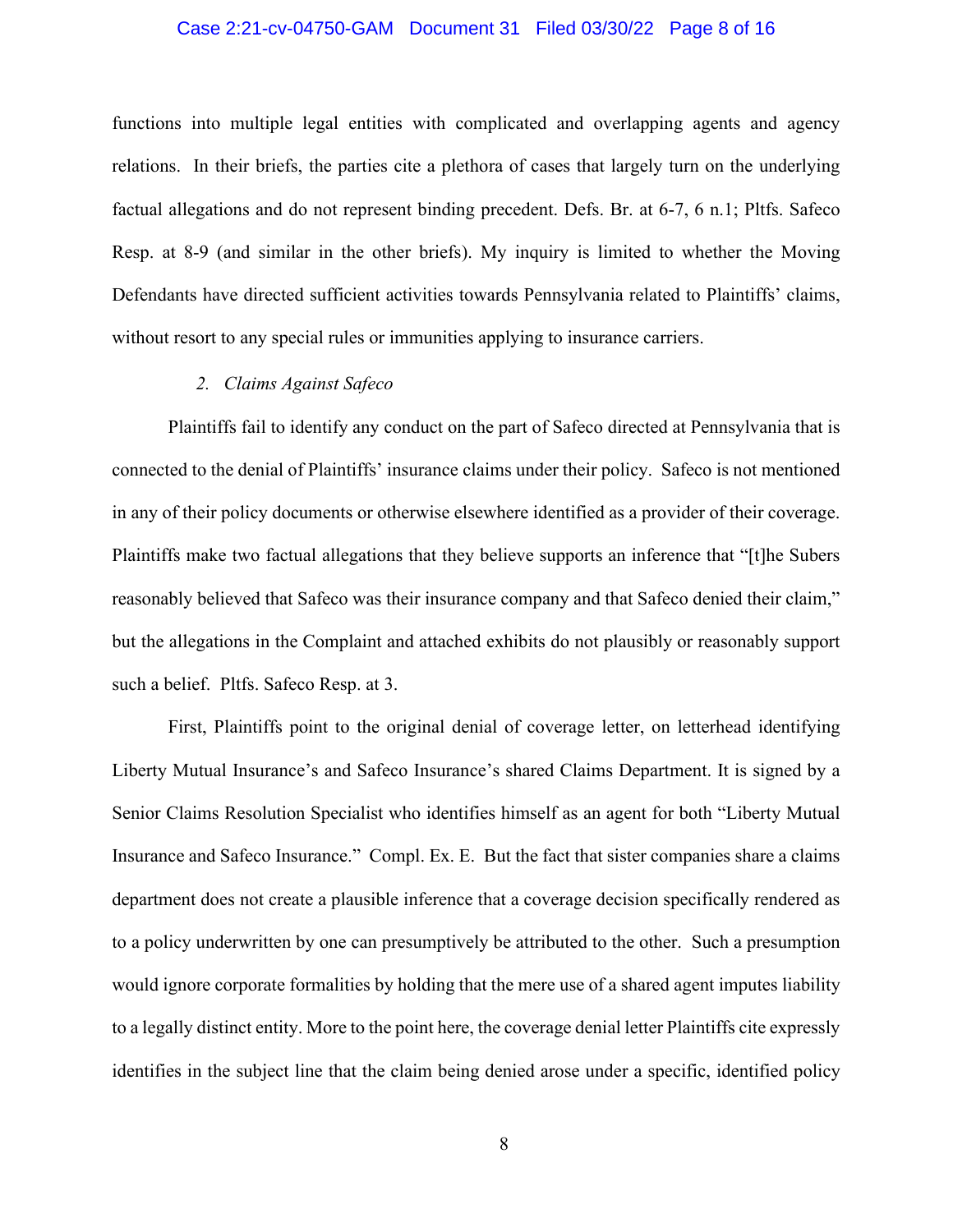#### Case 2:21-cv-04750-GAM Document 31 Filed 03/30/22 Page 9 of 16

for which "LM General Insurance Company" was the "Underwriting Company." I am persuaded that the claims specialist's denial here is therefore only applicable to the policy issued by LM General and does not give rise to any basis for liability on the part of Safeco.

Second, Plaintiffs point out that the footer of the denial letter includes a link for the recipient "[t]o learn about Liberty Mutual's privacy policy go to www.libertymutual.com/privacy," and that link in turn includes sublinks to other carriers and lines of insurance, including "Liberty Mutual Personal Lines" and "Safeco Personal Lines." Pltfs. Safeco Resp. at 3. Plaintiffs make no attempt to explain the significance of this. Their theory of jurisdiction and liability appears to be guilt-by-association with an even weaker predicate connection. The fact that Liberty Mutual and Safeco have distinct privacy policies for their distinct insurance offerings actually supports the opposite inference: that Liberty Mutual and Safeco are separate entities that properly observe corporate formalities such that the conduct of one cannot be ascribed to the other simply because they share the same corporate owner which deemed it expedient to use shared web services for both entities. I therefore conclude that the Court lacks personal jurisdiction over Safeco because, even assuming the facts as alleged by Plaintiffs as true, Plaintiffs have not established "with reasonable particularity sufficient contacts between [Safeco] and the forum state" that are in any way connected to the claims at issue.

# *3. Claims Against LMG*

Plaintiffs' claims against LMG, the holding company that owns LM General's parent, LMIC, fail for similar reasons. Plaintiffs argue that because LMG owns the trade name "Liberty Mutual," LM General's use of that brand and logo suffices as a conduit to extend liability to LMG.<sup>6</sup>

 $6$  Plaintiffs also raise the internet privacy policy page argument that I found unpersuasive as to Safeco and for those same reasons do not find it persuasive as to LMG.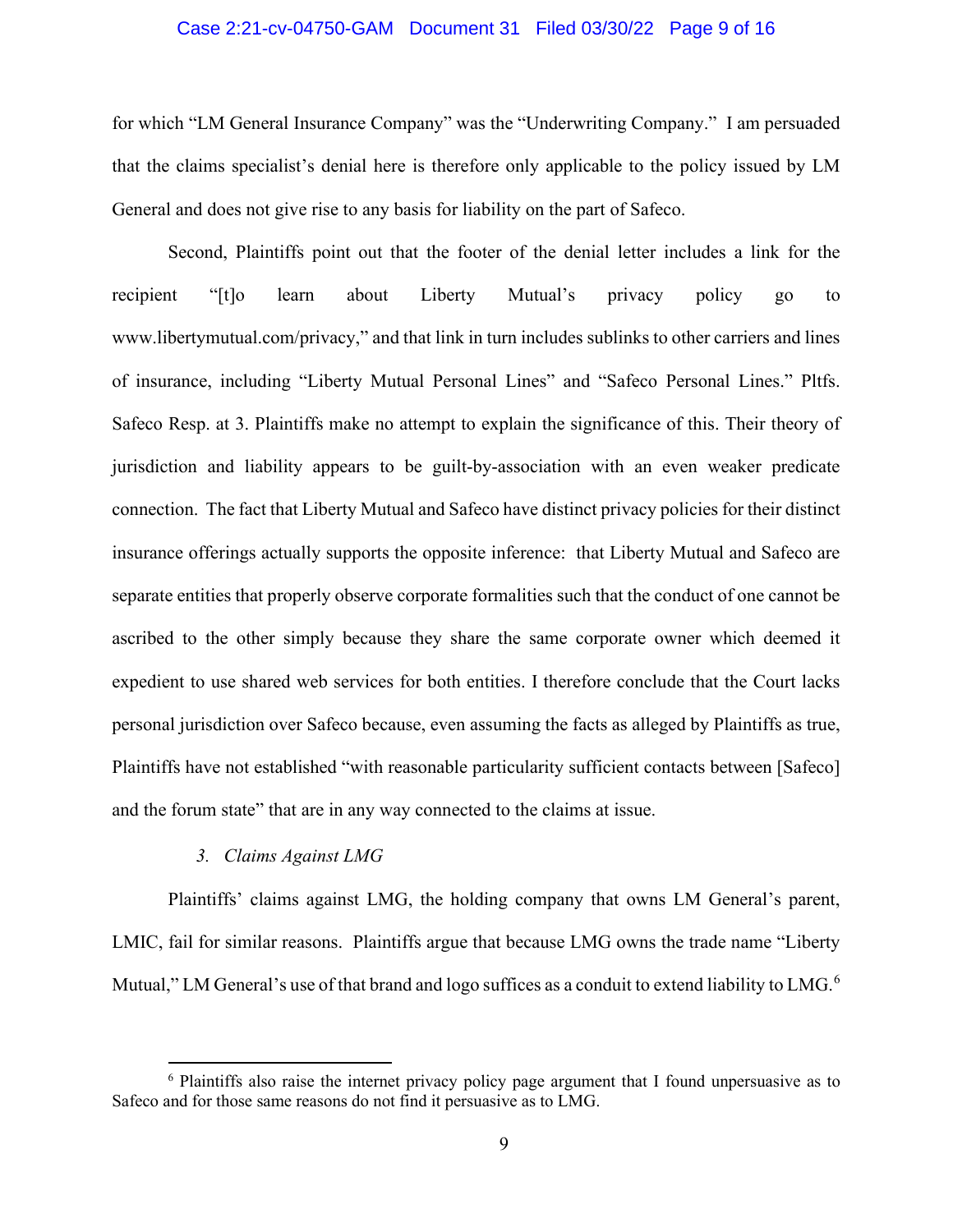#### Case 2:21-cv-04750-GAM Document 31 Filed 03/30/22 Page 10 of 16

Pltfs. LMG Resp. at 2. Plaintiffs have not plausibly alleged any *conduct* on the part of LMG or any agents acting on behalf of LMG that might give rise to the injuries alleged or ground sufficient contacts to establish this Court's jurisdiction over them. Plaintiffs' Complaint artfully excludes specifying the defendants responsible for any particular conduct such that no specific allegations are raised regarding conduct by LMG. And the exhibits attached provide no identifiable link to LMG besides the assertions, noted in Plaintiffs' brief, contending that LMG shares corporate branding with LM General. *See* Pltfs. LMG Resp. at 4-5 ("… show that LMG was involved in the issuance of the policy, by virtue of the prominent display of the Liberty Mutual name and logo all over the policy itself."). But Plaintiffs' claims do not relate to Liberty Mutual's intellectual property, but rather the denial of coverage under an insurance policy. I must therefore assess whether Plaintiffs have plausibly alleged any conduct on the part of LMG that is connected to that denial. In a similar case in California filed against LMIC, where LMIC was not identified as the carrier of the policy or otherwise a party to the contract, a district court found that a renewal notice "that includes the Liberty Mutual Insurance logo and instructs that payment should be made to 'Liberty Mutual Insurance,'" was not sufficient to state a claim against LMIC. *Victoria Fam. Ltd. Liab. Ltd. P'ship v. Ohio Sec. Ins. Co.*, No. 19-CV-2159-CAB-WVG, 2020 WL 376220, at \*2  $(S.D. Cal. Jan. 23, 2020)$ . Although that case was decided under Rule  $12(b)(6)$ , it supports my conclusion that mere use of a logo does not represent purposeful conduct sufficient to support specific jurisdiction.

Plaintiffs refer to the affidavits filed by the Moving Defendants, observing that they did "not deny that LMG was involved in drafting policy language, providing claims handling guidance on such language, handling and/or investigating the Subers' claim for policy benefits, or denying coverage." Pltfs. LMG Resp. at 10-11. But it is Plaintiffs' burden to demonstrate sufficient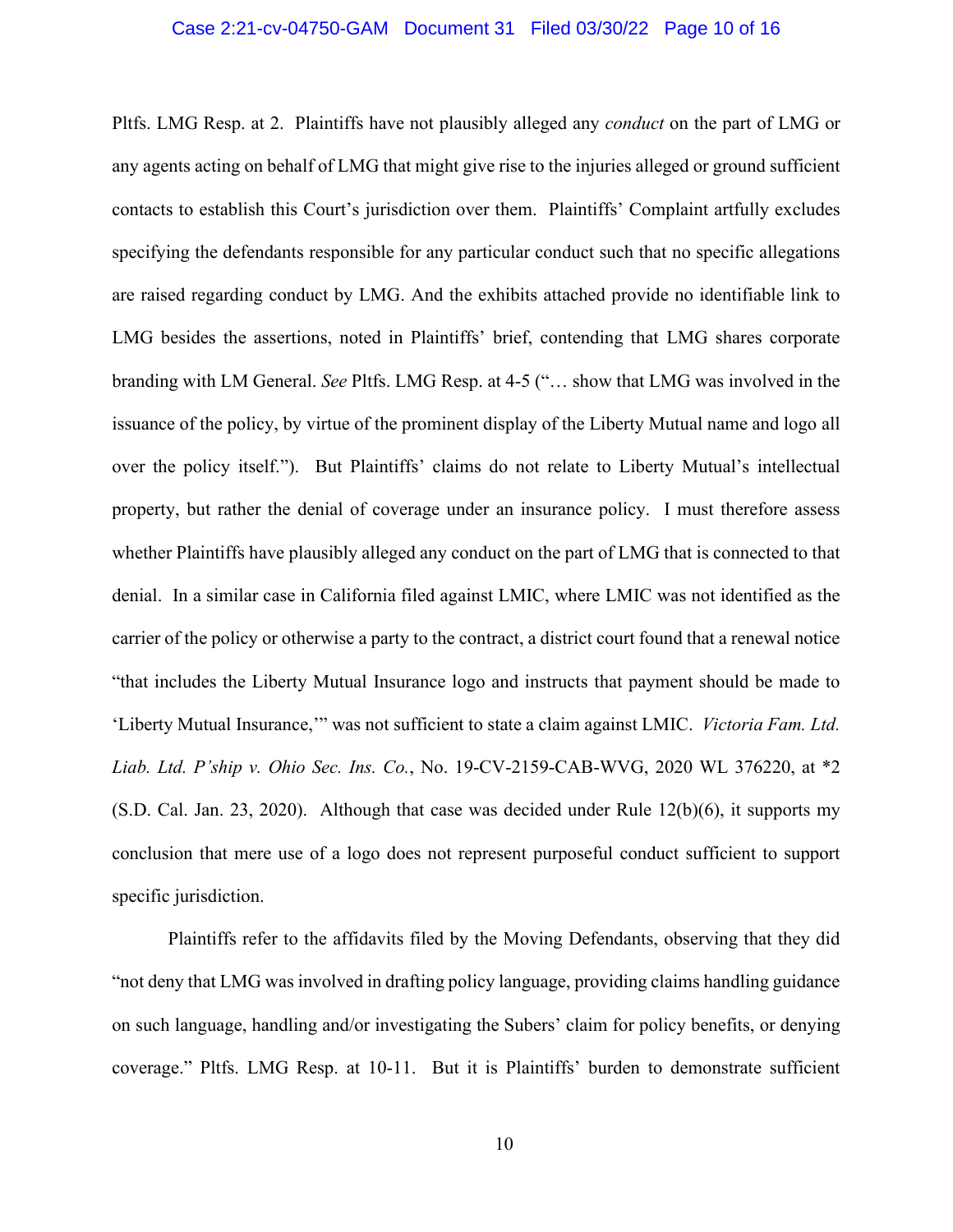#### Case 2:21-cv-04750-GAM Document 31 Filed 03/30/22 Page 11 of 16

contacts with the forum related to the claim at issue; Defendants are not obligated to prove a negative. Plaintiffs' Complaint and the related exhibits fail to establish any plausible inference that LMG was meaningfully involved in activities directed at Pennsylvania related to Plaintiffs' claims. I therefore conclude that the Court lacks personal jurisdiction over LMG.

### *4. Claims Against LMIC*

In the exhibits on which the allegations of their Complaint are based, Plaintiffs include documents reflecting two discrete communications made to Plaintiffs where individuals involved in the investigation and denial of their insurance claims expressly identified themselves as agents of "Liberty Mutual Insurance Company."<sup>7</sup> The exhibits include a transcript of the insurer's investigator interviewing Mr. Suber where, in the beginning of the call he identifies himself as "Special Investigator James Frisco with Liberty Mutual Insurance Company on claim 045227596." ECF 1-4. They further include a letter from attorney Steven Gillman to Plaintiffs sent to confirm the denial of coverage and explain the decision, where Mr. Gillman opens the letter by stating that "I am writing on behalf of Liberty Mutual Insurance Company ("Liberty Mutual") in response to your letters challenging Liberty Mutual's denial of coverage …" ECF1-7. This is sufficient evidence of contacts directed towards Pennsylvania connected with the denial of Plaintiffs' insurance claims to ground this Court's personal jurisdiction over LMIC.<sup>8</sup>

 $<sup>7</sup>$  Plaintiffs also raise the same internet privacy policy page argument and brand/logo argument that</sup> I found unpersuasive as to Safeco and LMG and for those same reasons do not find them persuasive as to LMIC.

<sup>&</sup>lt;sup>8</sup> I also find that Plaintiffs have standing to bring a claim as to Count II under the Pennsylvania Unfair Trade Practices and Consumer Protection Law ("UTPCPL") against LMIC. Defendants raise a statutory standing argument as to this claim, but much like Article III standing, statutory standing looks to the right of the plaintiffs to bring an action and not to whether the correct defendants were named. "[T]he statute unambiguously permits only persons who have purchased or leased goods or services to sue." *Katz v. Aetna Cas. & Sur. Co.*, 972 F.2d 53, 55 (3d Cir. 1992). There is no dispute that Plaintiffs purchased an insurance policy through LM General, the subsidiary of LMIC, and have alleged an injury related to a denial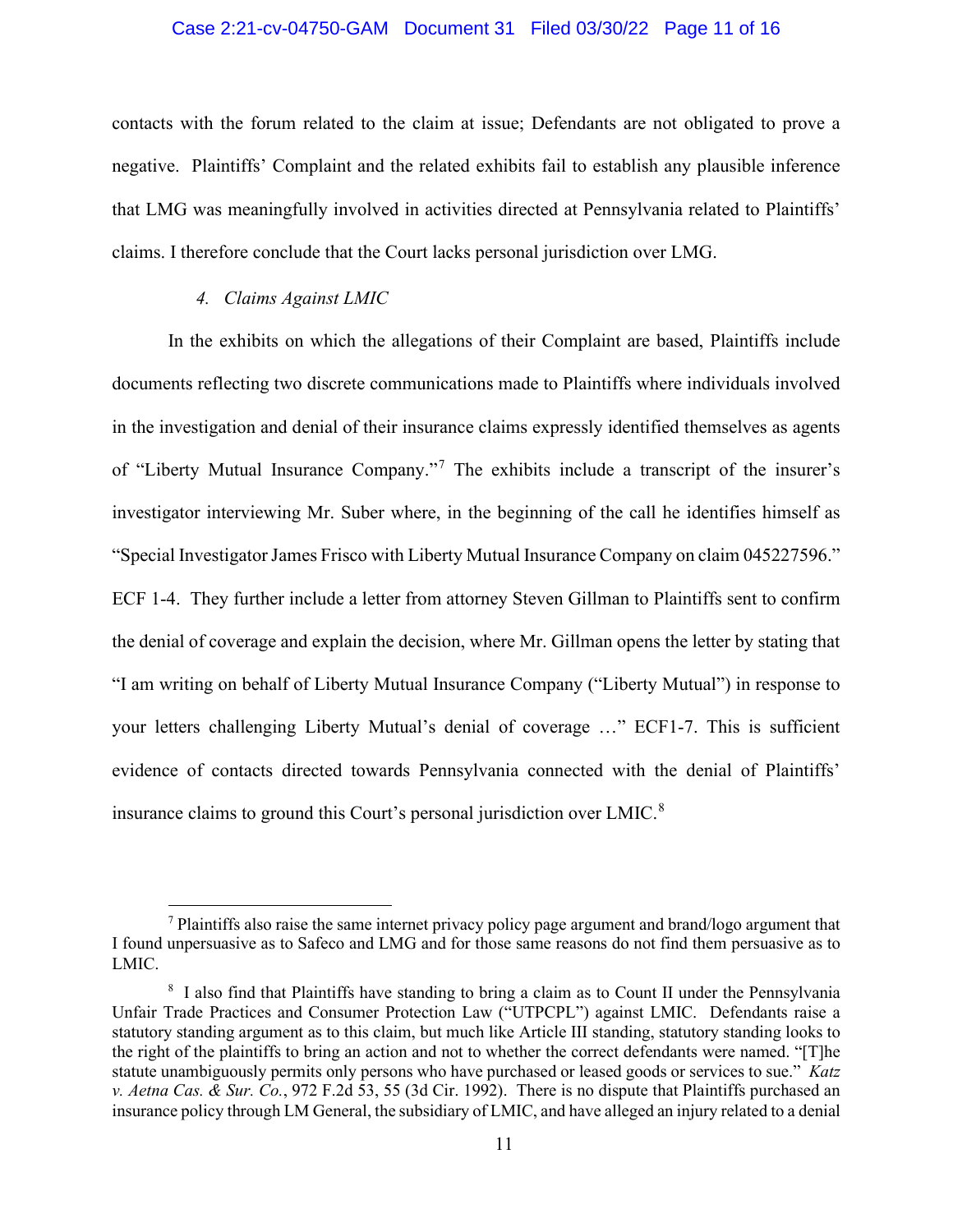## C. Nationwide Class Claims

Defendants also argue that Plaintiffs' nationwide class claims must be dismissed for lack of Article III standing.<sup>9</sup> Defs. Br. at 8-10; Defs. Reply at 11-15. Defendants' standing objection here appears to be a facial challenge, focused on the allegations in the Complaint. Plaintiffs have alleged that they hold a Pennsylvania auto-insurance policy and that the "racing exclusion" under which they were denied coverage is utilized nationwide. Compl.  $\P$  41-43. They claim to represent a nationwide class of Liberty Mutual policyholders who were denied coverage under that exclusion, Compl. ¶ 50, and contend that such denials violate state common law of contracts, state unfair trade practices laws, and state common law of bad faith, Compl. ¶ 54. Defendants argue that although Plaintiffs may have standing to bring a Pennsylvania class action, they are unable to establish standing for related injuries suffered by residents of other states under other state laws. Defendants appear to presume the existence of a *per se* rule applied by some district courts that, in cases proposing a nationwide class based on state law causes of action, the court must dismiss for want of standing prior to class certification. Having reviewed the case law in this area, I view the Third Circuit's decision in *Neale v. Volvo Cars of N. Am., LLC,* 794 F.3d 353 (3d Cir. 2015) as having rejected the existence of such a *per se* rule, particularly when *Neale* is read against the background of decisions from other circuits. Under *Neale,* a plaintiff can meet their jurisdictional threshold at the pleadings stage by establishing their own standing and a sufficient stake in litigating the interests of the absent class members to ground an actual controversy. In so holding,

of coverage under it. This is sufficient to create statutory standing under the UTPCPL, with the question of LMIC's liability for its alleged conduct related to denial of the claim to be made on the merits.

<sup>9</sup> Defendant LM General, who has answered the Complaint, purports to join this section of the Moving Defendants' brief by means of a footnote. Plaintiffs have moved to strike this effort as procedurally improper. Because I am denying this request for relief, Plaintiffs' motion to strike is partially mooted and there is no prejudice for me to consider the nationwide standing argument as it applies to all remaining defendants. I will more fully address the motion to strike in the next section.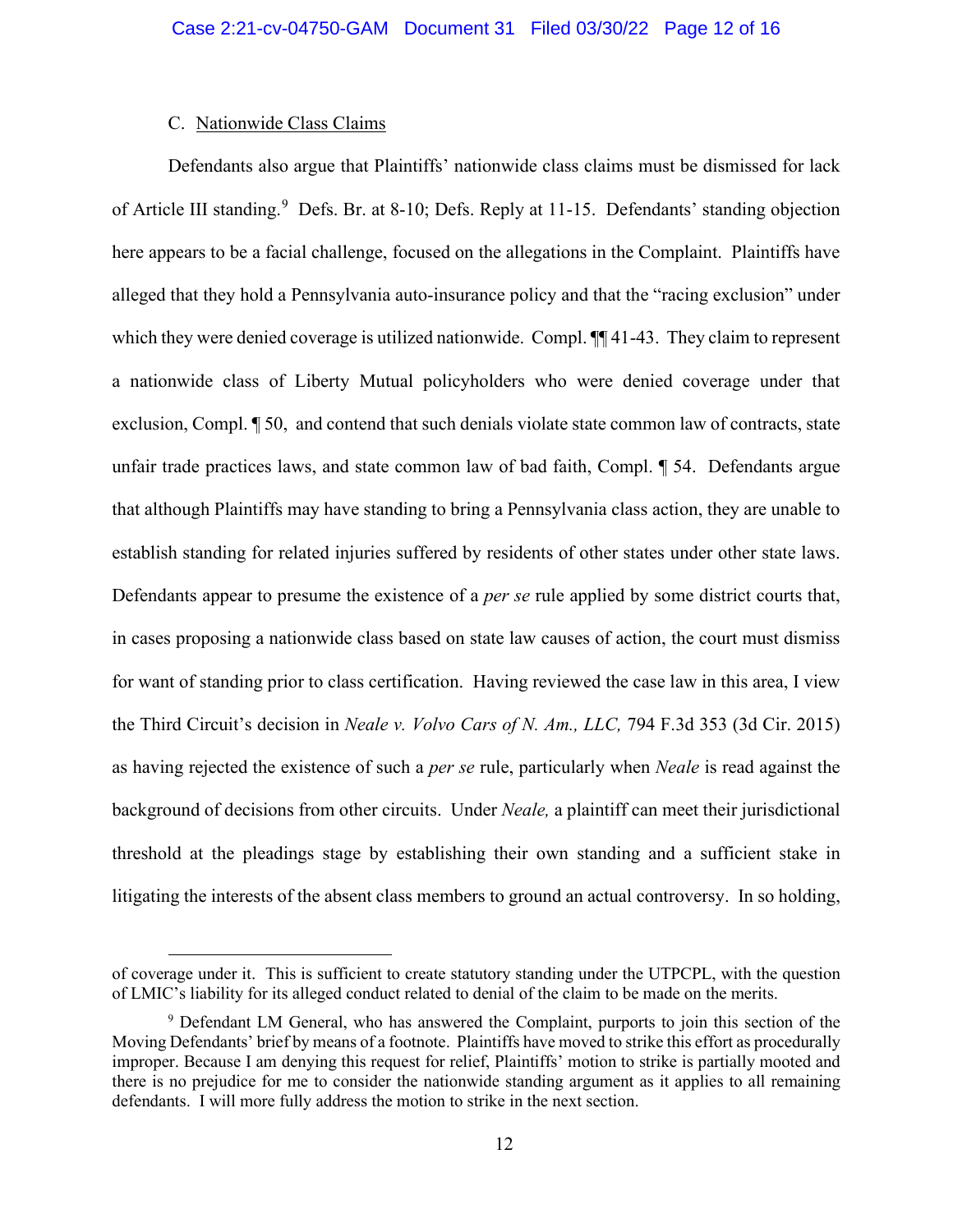#### Case 2:21-cv-04750-GAM Document 31 Filed 03/30/22 Page 13 of 16

I follow Judge Rufe's well-reasoned analysis in *In re Generic Pharms. Pricing Antitrust Litig.*, 368 F.Supp.3d 814, 827-31 (E.D. Pa. 2019).

In *Neale*, the Third Circuit directly addressed the showing a named plaintiff has to make to establish standing to bring claims on behalf of a litigation class. It built upon its analysis in *In re Prudential Ins. Co. Am. Sales Prac. Litig. Agent Actions*, 148 F.3d 283 (3d Cir. 1998), which had decided the same issue with respect to a settlement class. The Third Circuit in *Neale* squarely held that "unnamed, putative class members need not establish Article III standing. Instead, the 'cases or controversies' requirement is satisfied so long as a class representative has standing, whether in the context of a settlement or litigation class." 794 F.3d at 362. Although a class representation must "possess the same interest and suffer the same injury as the class members … [t]hese 'interests' or 'injuries' are tested by the requirements of Rule 23." *Id.* at 368. "Rather than shoehorn questions into an Article III analysis, the standing inquiry must be limited to a consideration of the class representatives themselves, after which we may employ Rule 23 to ensure that classes are properly certified." *Mielo v. Steak 'n Shake Operations, Inc.*, 897 F.3d 467, 480 (3d Cir. 2018) (quoting *Neale*, 794 F.3d at 368) (cleaned up).

Applying a similar logic, the First, Second, Fourth, and Seventh Circuits have all specifically rejected the arguments presented by the Defendants here. *See In re Asacol Antitrust Litig.*, 907 F.3d 42, 48-51 (1st Cir. 2018); *Langan v. Johnson & Johnson Consumer Companies, Inc.*, 897 F.3d 88, 93-96 (2d Cir. 2018); *Mayor of Baltimore v. Actelion Pharms. Ltd.*, 995 F.3d 123, 133-134 (4th Cir. 2021); *Morrison v. YTB Int'l, Inc.*, 649 F.3d 533, 536 (7th Cir. 2011). I find the First Circuit's decision particularly instructive. It ultimately held that there was standing for the plaintiffs "to bring claims on behalf of the class members whose claims arise under the laws of the twenty-two states within which no named plaintiff has either resided or purchased the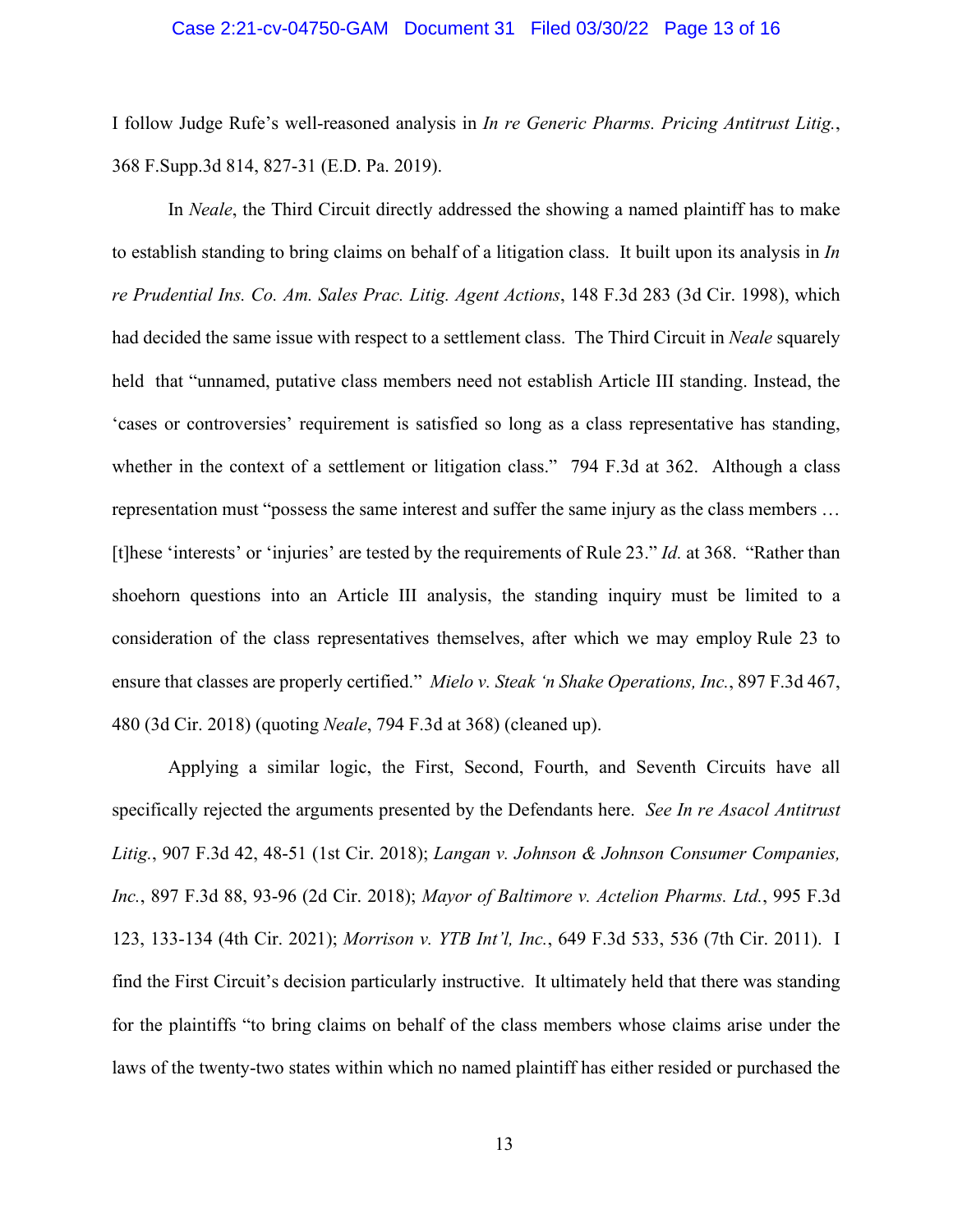### Case 2:21-cv-04750-GAM Document 31 Filed 03/30/22 Page 14 of 16

relevant … products during the class period." It did so only after formulating a more precise application of the standing doctrine identified in *Neale* to analyze the legal question before it. *In re Asacol Antitrust Litig.*, 907 F.3d at 48. Specifically, the First Circuit identified the key standing question as whether the plaintiff possesses "'such a personal stake in the outcome of the controversy as to assure concrete adverseness.'" *Id.* at 49 (quoting *Baker v. Carr*, 369 U.S. 186, 204 (1962)). The Court found that this test was satisfied where "the claims of the named plaintiffs parallel those of the putative class members in the sense that, assuming a proper class is certified, success on the claim under one state's law will more or less dictate success under another state's law." *Id.* 

Defendants' counter by arguing that "*Neale* considered whether 'all *[absent] putative class members* must have Article III standing' at the pleadings stage, not whether a named plaintiff must have standing to bring claims under different states' laws." Def. Reply at 14 (quoting *Neale*, 794 F.3d at 358).10 But this misunderstands *Neale.* The named Plaintiffs themselves would be

<sup>&</sup>lt;sup>10</sup> Without ever stating it explicitly, Defendants seem to be requesting the Court to make an exception to *Neale* and hold that class standing challenges related to claims brought under laws of states where Plaintiffs do not reside and are not injured are *per se* non-justiciable. But the district court cases that Defendants principally rely on in their motion are not persuasive. Two of the cases predate *Neale*. *In re Wellbutrin XL Antitrust Litig.*, 260 F.R.D. 143 (E.D. Pa. 2009); *In re Niaspan Antitrust Litig.*, 42 F.Supp.3d 735 (E.D. Pa. 2014). The other cases were decided after *Neale* but did not address it*. Plumbers' Loc. Union No. 690 Health Plan v. Apotex Corp.*, No. CV 16-665, 2017 WL 4235773 (E.D. Pa. Sept. 25, 2017); *Talbert v. Am. Water Works Co., Inc.*, 538 F.Supp.3d 471 (E.D. Pa. 2021).

Although Defendants fail to cite the opinion in either of their briefs, Judge DuBois did in fact reconsider the issue in *In re Niaspan* after *Neale* was decided. *In re: Niaspan Antitrust Litig.*, No. 13-MD-2460, 2015 WL 8150588 (E.D. Pa. Dec. 8, 2015). He reaffirmed his decision, holding that *Neale* did not disturb his analysis, by focusing the standing inquiry not on the type of injury suffered by the named plaintiff, but on the relation between the plaintiffs and the legal claims asserted, which were narrowly understood as specific statutory causes of action. *Id.* at \*3. I am not persuaded that *Neale* dictates such a granular understanding of "claims" in the context of class representative standing analysis. As the Second Circuit has explained, "[i]n reality, it rarely happens that the circumstances surrounding one plaintiff's claim end up being identical to the claims of another putative class member, let alone all of the others," which is why Rule 23 is the appropriate mechanism through which to address such questions. *Langan*, 897 F.3d at 94. And in *Neale* itself, the Third Circuit refused to "shoehorn" differences between legal causes of action brought under different state laws "into an Article III analysis" and instead "continue[d] to employ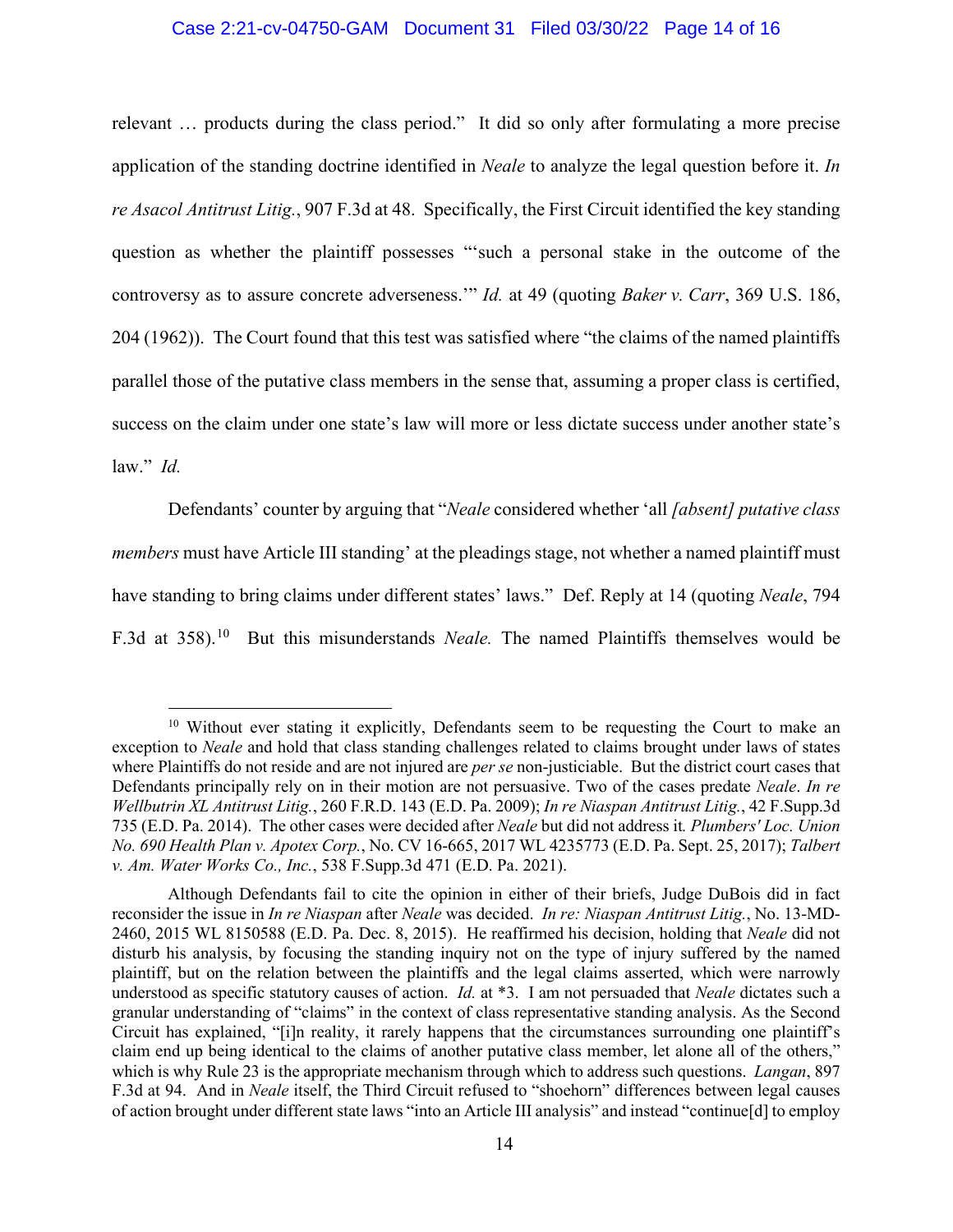### Case 2:21-cv-04750-GAM Document 31 Filed 03/30/22 Page 15 of 16

members of the putative nationwide class and they have made a showing of justiciability as to their claims. Plaintiffs have no burden at the outset to establish standing for unnamed class members from all fifty states in order to sustain a nationwide class, hence *Neale*'s holding that Article III standing does not need to be established for absent class members, as to require so would be "inconsistent with the nature of an action under Rule 23." *Neale*, 794 F.3d at 367. While Plaintiffs' Complaint lacks some specificity as to the consumer protection laws of other states being violated, the nature of Plaintiffs' claims as to breach of contract, unfair trade practices, and bad faith suggest that the "success on the claim under one state's law will more or less dictate success under another state's law" sufficient to ground representative class standing. *In re Asacol Antitrust Litig.*, 907 F.3d 42, 49-50 (1st Cir. 2018). The class certification motion will provide Defendants ample opportunity to contest the adequacy of named Plaintiffs to represent the class, the typicality of their claims, and the predominance of common questions of law or fact, with the burden of persuasion on the Plaintiff to make such showings. Further, given the highly specific nature of the racing exclusion at issue, I anticipate that the Rule 16 conference and the additional grant of discretion to this Court under Rule 23(d) to manage the class action will prove salutary to ensuring that the scope of discovery does not prove overly burdensome.

### D. The Motion to Strike

Plaintiffs also move to strike portions of the Answer on the basis that Defendant LM General's affirmative defense raising any defenses available under the contract and a request for attorneys' fees are "vague and conclusory." "[S]triking a pleading is a 'drastic remedy' to be used sparingly because of the difficulty of deciding a case without a factual record." *BJ Energy, LLC* 

Rule 23 to ensure that classes are properly certified." 794 F.3d at 368. I am bound to follow *Neale and* conclude that Defendants' position is inconsistent with its precepts.